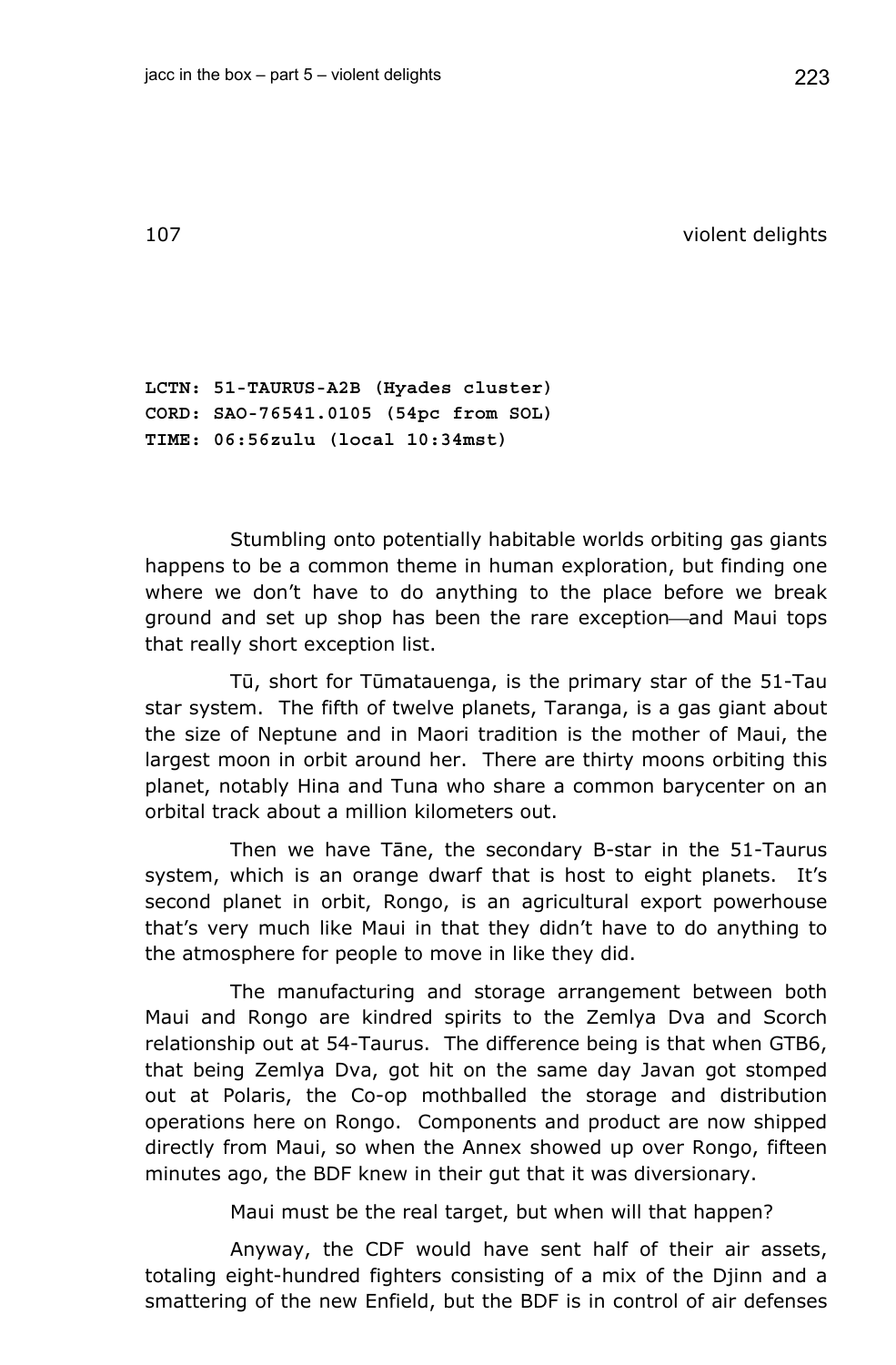on Maui and they overrode what the CDF General ordered.

The Major General in command of operations at 51-Tau is hopping mad, yea, but inside a quarter of an hour the Brigadier in command of the air defenses will be proven right.

In the hold of the ship, Jessica and Samantha scramble to strip down to mount their JACC fighting suits, but when Jessica looks up she realizes that Stiller and his family are all strapping themselves into the rearward facing seats.

With only her t-shirt on she steps around the alon bulkhead and orders them to, "No, forward facing! Move to the forward facing seats because we are going to be maneuvering!"

Stiller realizes why and, "She's right, everybody move over!"

"Set your seats at a thirty degree recline!" Jessica then looks at the oldest, the fifteen-year-old boy, so she points to the forward facing workstation across from the cockpit, "You, get in there!"

With Stiller and his wife strapping the thirteen and ten year olds in before seating themselves, Jessica whips off her shirt as the young man races over to the workstation, and being so young he has a hard time not repeatedly glancing at her naked body as he struggles with the five point harness of the seat.

With him belting in, Jessica touches the workstation screen and it comes to life, "You can watch what's happening on this. The trackball directs the view. Have fun with it!"

Not enough time to stow themselves in the forward bay, the six ghost droids pile into the cabin and strap themselves in the rearward facing seats as Jessica turns towards Stiller, "It's gonna be a bumpy ride, Vince, so show 'em where we keep the barf bags!"

Samantha has already mounted her suit, and as she inserts her head into the helmet Jessica hops into hers, feet first, and with her arms pointing down the suit rises up and encapsulates her body.

Samantha is slipping into the WSO seat as Jessica grabs her own helmet assembly and calls out, "Hold on, everyone!"

Right as Jessica opens the hatch to the pilot's station, she hears Stiller laugh, saying, "Hey Nicole!" This is followed by a familiar voice in response, "It's be awhile, Vince!"

She blinks and looks around the alon bulkhead...

As a courtesy, ghosts in combat droids project their heads in the helmets visor—and the effect is almost lifelike. Jessica knows that the droid squad leader for her ship is the ghost of Angela Simmons, who is also functioning as her co-pilot, and seeing her sitting across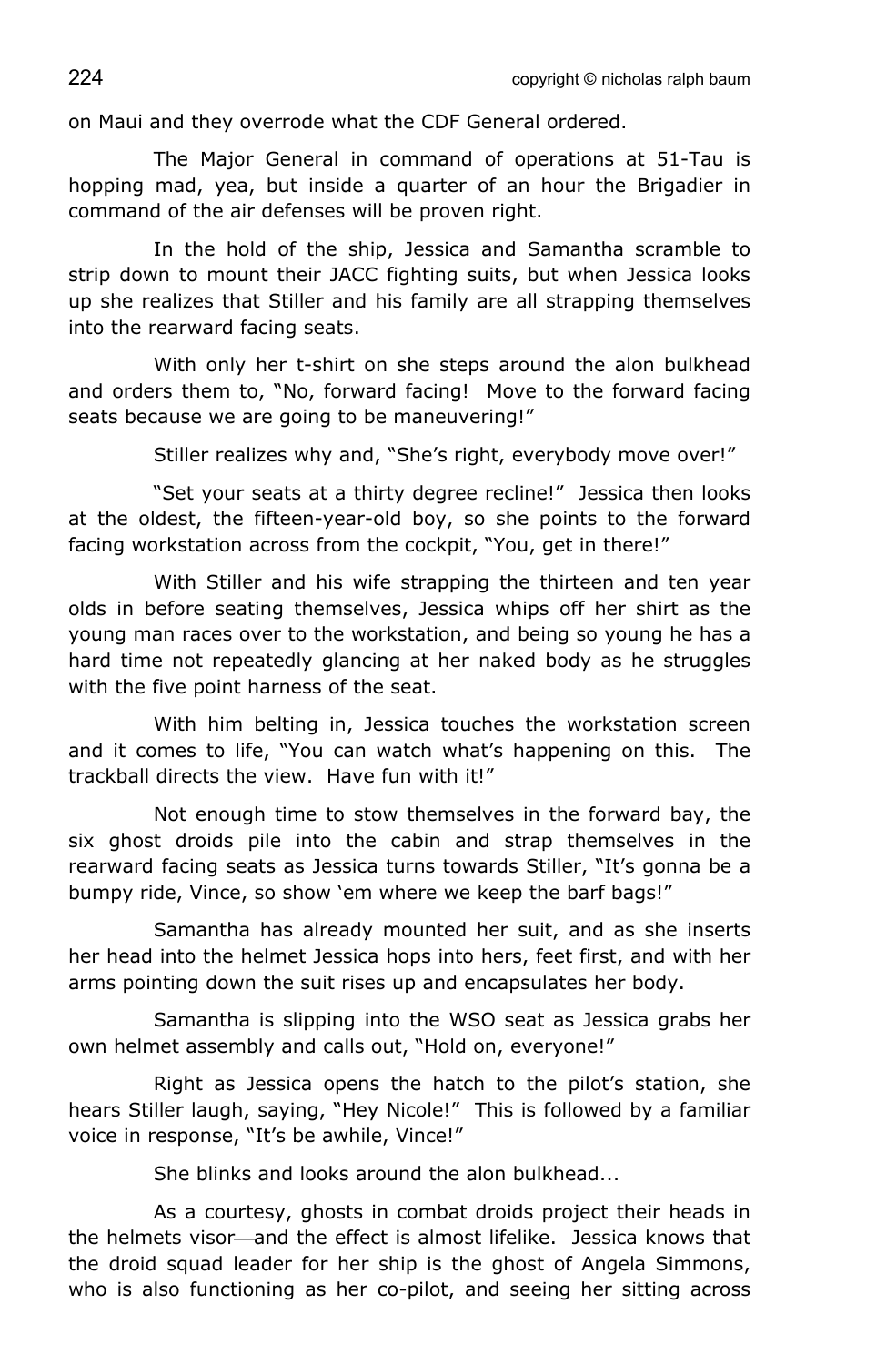from Stiller was no surprise, but what was a surprise was strapped in next to Angela, so Jessica blurts out, "Mother?"

Nicole shrugs and says, "Sorry, I just grabbed a slot that said 'recon support' and I didn't think to see if it was you!"

Jessica blinks and, "That's okay, how's Oompa?"

Nicole huffs a laugh, "How 'bout you get to work?"

"Sure!" Jessica turns while saying, "We'll chat later."

As Jessica reaches for the pilot's station, the co-pilot instance of Angela Simmons says to her on the coms, ["Check list complete! We're at zero buoyancy with gear up."]

Having already tied herself into the tacnet interface, Jessica notices that four BDF Djinn fighters are bearing down on them from the east and are about seventy kilometers out, so as she slips into the pilots seat she orders, "Full-pull west! Let's hit it!"

Against a three-G acceleration, via the AG drive in reverse, Jessica braces her foot against the alon barrier between her and Samantha as she struggles to belt in. Snapping the last belt latch, she grabs the controls and launches two Hydrapede missiles known as the Red-Shell. With the fighting droids spreading out, low to the ground in the direction of the four oncoming Djinn, Jessica flat spins the ship around and it wobbles as it now points in their direction of travel.

Jessica then asks for the, "Scorpians!"

With their eight perimeter defense railguns sprouting out from the hull, four on top and four below, Simmons deploys the main stinger gun and says, ["All up! Deploying the stinger!"]

"Good idea!" Jessica, noticing three more distant flights of Djinn, now appearing from the north, west and south, looks up at Samantha through the transparent bulkhead and laughs while saying, "Well, Sammi, this ain't gonna be a boring ride-along!"

Taking stock, Samantha gives Jessica a big toothy grin, "Wouldn't 'ave missed this for the world, love!"

01000100-01000101-01000001-01000100

Things are getting crazy here on Scorch...

With Peña and the RRF teams able to exit MDDSH below the Co-op spider missile's operational floor of 160 kilometers altitude, they immediately head straight down for the surface of the planet at high speed. Finally noticing this, the Djinn fighters that were looking for a way to stop General Giáp's people, suddenly turn away from the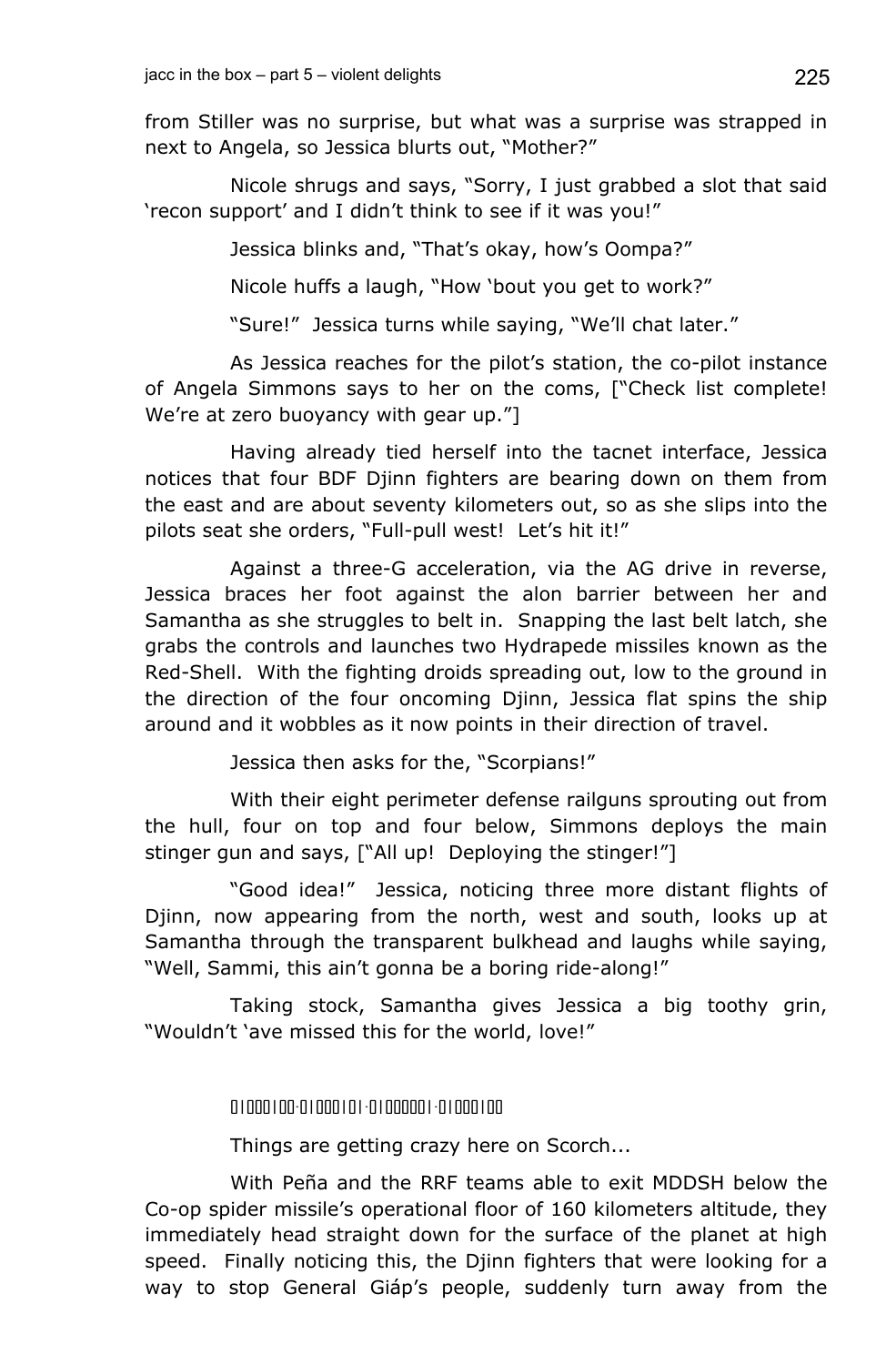226 copyright © nicholas ralph baum

industrial parks and scatter. Spreading out in all directions, they climb to find tactically advantages positions before they turn in to face the RRF forces dropping in from high altitude.

With no means of protection against the troops from Taiji, and with over half of their numbers already culled from today's order of battle roster, the remaining robotic anti-air mechs slip out from cover that was designed to protect them from overhead attack, and they race out to find street level cover away from Giáp's people.

At its top-end run, about 65 kph, one mech leans into a tight turn around a five-story building. With its legs pumping in this turn, it smashes through a stand of trees as it drifts around the facility onto Main Street USA, by the stadium here on Disney. It accelerates out of the turn and, now fully upright, the machine is making tracks towards the Lego plant just a kilometer down the grassy roadway.

["We'z gots a runner, people!"] Giáp radios on command freq, and as his floater pops out from around the smashed trees and onto Main Street, he laughs, ["Pogo, do ya see 'im? The mech bastard is high tailin' it your way!"]

Looking out over the ledge, Rand goes, "Yea, I see 'im, Zip!"

["Well, drop the bloody thing why don'chya!"]

With the mech approaching fast, Rand notices that one of its miniguns is swinging around for Giáp's floater, so Rand pulls her BR1 up while saying, "Okie dokie, mc-pokie!"

In a quick second and a half, through the viewfinder of the weapon, Rand highlights the turret ring at the waist of the machine, locks onto it and fires. Micropede missiles are fire and forget, so when Rand lets the missile fly she throws herself behind the ledge she was standing on—a split second before the ledge is hosed over by bolts.

The Micropede stabs at the mech, right where Rand targeted it, and the machine splits in two. The top segment with the weapons and sensors rolls over and tumbles through the fireball as the lower segment with legs is thrown back by the force of the blast.

A wonton grenade shot from the floater slams into the now dead mech, and as the explosion shakes the building Rand is standing on, Giáp radios, ["Really great shootin', Pogo!"]

"Thanks, mate! Peña is just a few minutes away, so you need to clear out the last of those mechs!"

["We're on it, sugar!"]

Just then another mech runs out onto Main Street, looking for cover, and popping out between the floater and the wreckage of the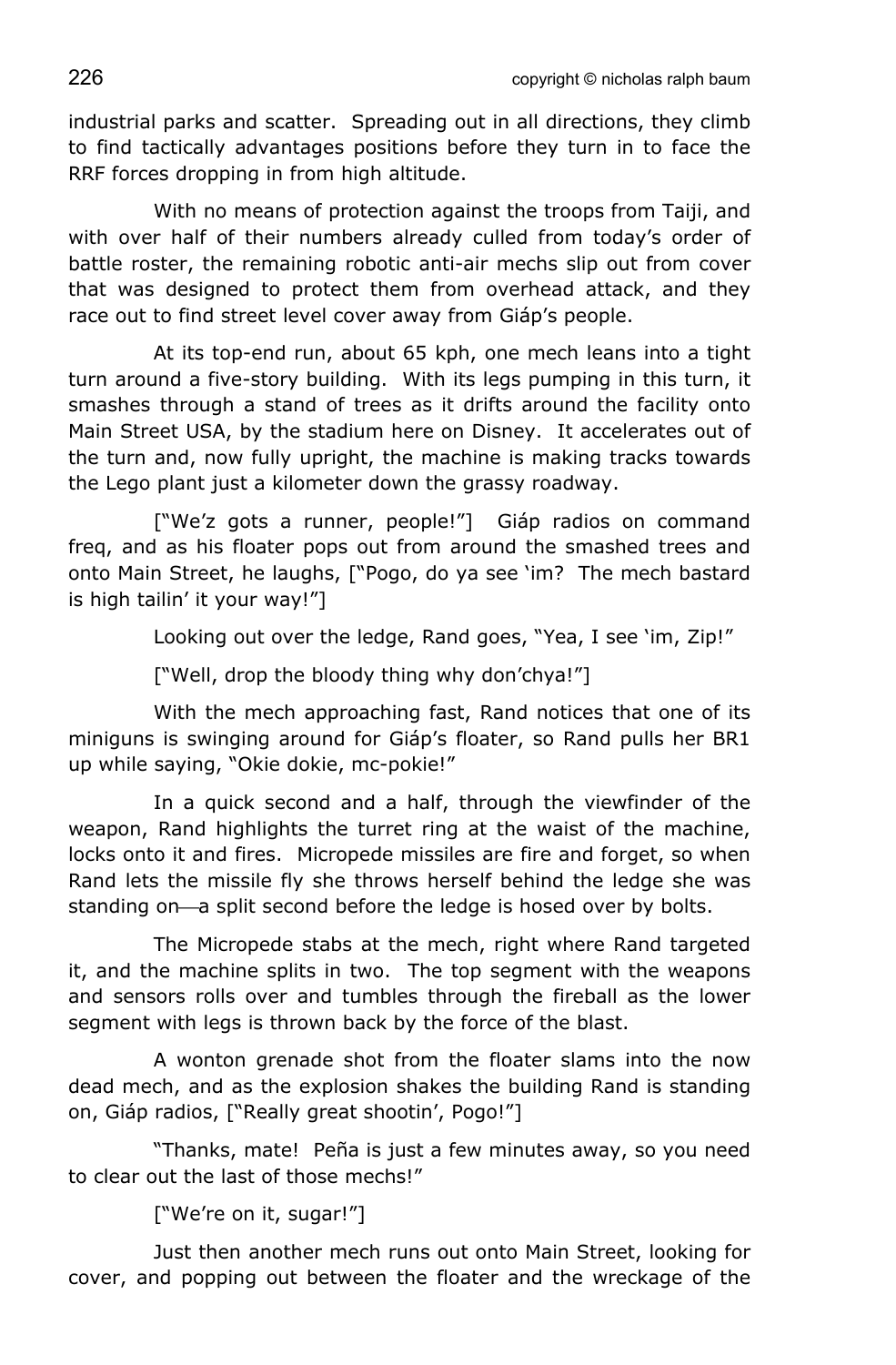dead mech, Giáp shouts, ["Holy bejeebers, let 'im have it!"]

As this machine turns to fire on the floater, the first wonton grenade hits it dead center and punches it back. The second one spins it around in a thirty-ton pirouette. The third and final is a 2k-KEG warhead and this cleaves the thing in two-vertically.

With the blasts reverberating off the buildings, melding into the many-many shockwaves that have been crisscrossing the Disney industrial park this whole time, Rand reports that, "Tacnet says the last three of those things are headin' into Toon Town."

Giáp radio's back, ["Right, we copy!"]

Over the centuries, many lines sourced from classic literature, especially Shakespeare, have been coopted by many peoples and, more often than not, are taken out of context. The *res publica* known as the House of Perth is no exception, but it's been said that the line they pinched from Romeo and Juliet now has actual clarity in context when uttered by the troopers from Taiji.

With the open-bed floater carrying Giáp and the ten guerrillas of Command-One down Main Street, passing the Lego plant on their way towards Toon Town, Giáp conveys to Rand, ["You know, Pogo, as they say...with violent delights come violent ends, and..."]

With a tight smile, Rand chimes in along with him by adding, "And we're having a delightful time of it!"

Giáp adds, ["Aye, we be, MG!"]

Rand shakes her head while scanning the sky, "No, Zipper, 'ere I'm just a simple novaLUM swabby."

["Q-tipper, my ass!"]

The demolition teams have been working their way towards Main Street, and with the explosions getting closer, Rand shrugs, "Honestly, I'm gonna miss the good times we 'ad 'ere."

01001000-01001111-01010100-01000001-01010011

Jessica's custom Razorback, the one and only HWG101b in existence, was never given any serious thought when it was delivered to her just under four years ago. Jessica flies her Thunderbird like a twisting-spirographic deamon while in a furball, but with what they call the Babyback she has always driven it as if she were behind the wheel of the family sedan on a leisurely Sunday afternoon.

That's quite a change from when she was piloting the 101a2. Where she regularly pushed the a2 beyond its performance envelope, she has always handled her 101b with kit gloves. Flatter, shorter, and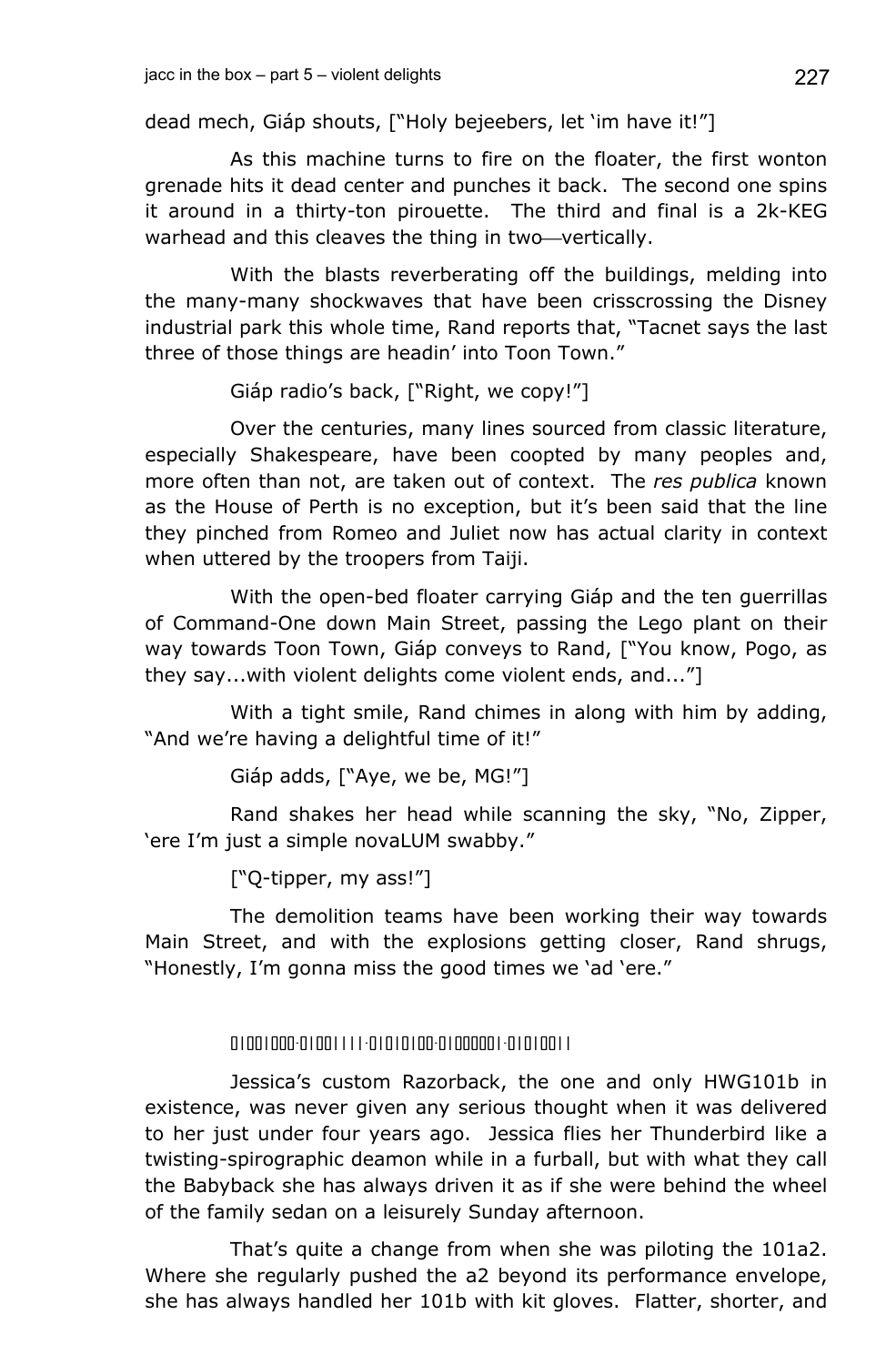many tons lighter, everyone knew that the 101b should be faster than the a2 but nobody has seen her put it through its paces. She babies the thing like it's got a glass jaw imbedded somewhere in the fuselage that will reveal itself if she were to crank it over too hard.

Nobody ever asked, but they all wondered why?

Well, three weeks before delivery her father got some stick time with the 101b in the sims, and afterwards he came back with two recommendations that both she and Paleo took to heart...

Paleo had the foresight to add a pair of the bisE ventral fins to the underside of the 101a models, but for the 101b Jacob advised them to add another pair—and he showed him where he wanted them mounted. At first glance this configuration made no sense, but when Paleo actually flew the sim it blew his socks off because it now has the flight characteristics of the bisEa model of the ASF47.

This config of the b-model flies like a fighter, and because of that Jacob made Jessica promise that she'll hold back when flying it for real. She has always pushed it to the ragged edge in the sims, sure, but he insisted that she vow to pull in the reins and fly it "commercial" style in the public eye. Jessica was kinda stumped as to why until Jacob said to her, 'The day will come when you'll need to push it, and you don't want them to know what you're all about.'

Taking that sage advice to heart, today that day has come!

Jessica's ship is still accelerating, passing Mach 2.75, while still on the deck. Shooting past the coastline the 101b is so low it has huge-spiraling vortices that can be seen trailing behind each wingtip as it rips out over the water. The fighters following her at ten-kilometers have dropped to one-thousand meters altitude while trying to catch up.

Speed is life, yes, but at this altitude it happens to be suicide with the Red Shells hugging the ground. Below them with a three klick lead are the two Hydrapede missiles lying in wait. The Djinn can't turn for shit at this speed and these droids know it, and right when the fighters hit one klick out the missiles shoot up underneath them in a steep interception vector.

The droids each fire four Micropedes at the Djinn from a point about 500-meters ahead and 200-meters below their interception point. As the four Djinn scatter, each chased by two Micropedes, their turns and climbs are in slow motion as compared to the agile and vicious little missiles that were launched against them.

Three of the F51d's are instantly blasted from the sky, but the one that dove and flew towards the Micropedes was able to jink around the missiles and got clear of them before they could react. Now hot on Jessica's tail, it fires a Centipede missile after her.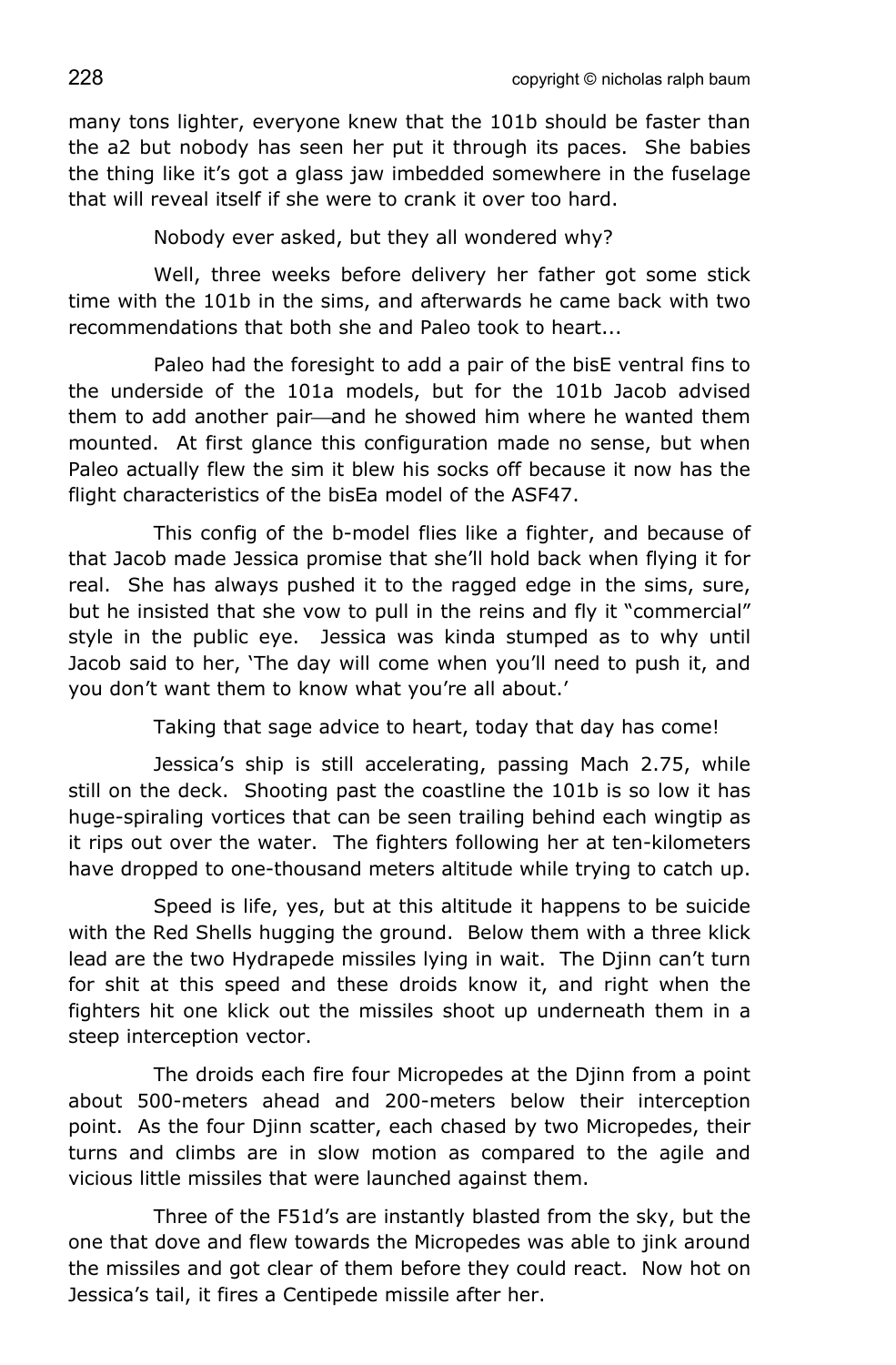Jessica can't release her own Centipede missiles this low to the water so, seeing him fire one, she rolls her ship around and, with her belly up she launches a Mew which falls behind.

She completes her roll while laughing, "Special delivery!"

Jessica's missile is the Centipede-Mew and this thing is both smart and difficult to anticipate. The Djinn pilot starts to climb out, and when his missile is half way to the Babyback its scorpion guns do their job and blast it from the sky. When hit its six mini-missiles, similar to the SA Micropedes, all launch but soon fall away when their motors sputter out, unable to catch up to the Babyback.

The Djinn has just reached three-kilometers when it rolls over to try again, but behind him is the Centipede-Mew and it launches all nine of its Micropedes as it flies up his exhaust port.

The cockpit didn't have to detach from the now vaporized ship, and with the pilot ejecting from it the Micropedes circle him once. With no perceptible threat close enough for them to be able to reach, they all turn away then self-destruct.

Still close to the ground, Jessica increases altitude enough to launch three more Hydrapede missiles followed by three Mew. The Red Shells race towards the oncoming flights of fighters from the north, west and south, but when they reach two-kilometers distance from the ship, the Centipede-Mews are already passing them while climbing for the most direct interception points with the fighters.

The flight from the west is the closest one so, thinking she can follow the Mew out and fly past the fighters as they scatter, she starts climbing but Jessica is struggling to keep up. At five-thousand meters altitude, she realizes the acceleration of the 101b is not quite there. In the sims she's been flying the thing with the Straight-Razor engines, but here she's lagging behind with the older Safety-Razors.

The Mew is already eight klicks out ahead so she banks hard around to go east, and noticing two more flights of fighters coming in at high altitude from the east, Jessica snarls, "God-damn it!"

As she starts to dive, her Centipede-Mews have reached their targets. The only real defense against the Mew is to shoot it down or run, but to shoot it down you have to get closer than you'd want to. The lead pilots from the three flights show balls of steel as they stare the missiles down while they blast them out of the sky, but the problem now are the Micropedes. Everybody scatters but the Micros nail one Djinn from the north, and a pair from both the east and south.

 While racing away and continuing to dive, three of the BDF Centipedes have caught up to her. Again the 8.80mm scorpion guns do their job and blow all three out of the sky, but now she has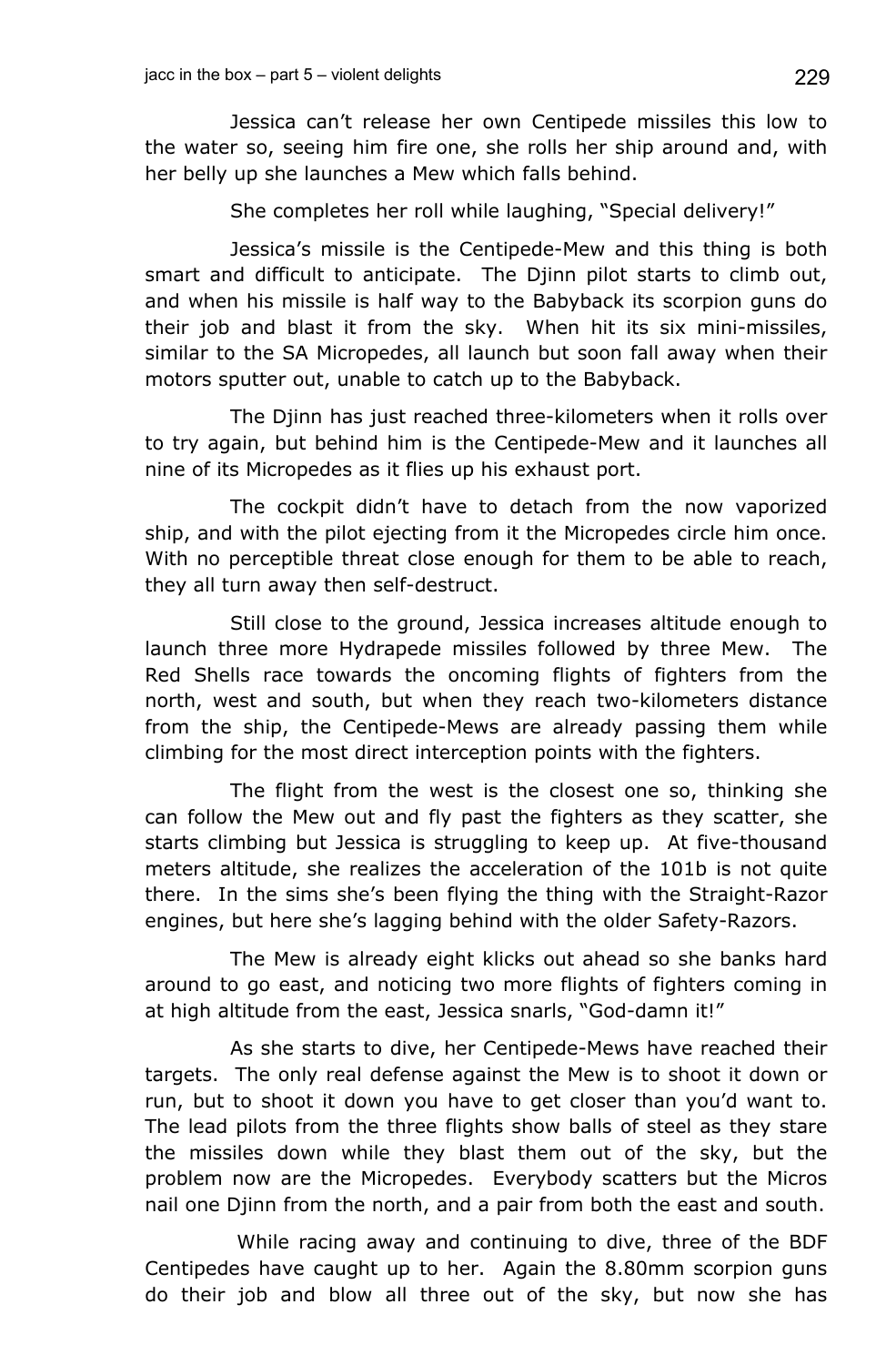eighteen of their mini-missiles closing the distance. The 23mm stinger gun now opens up and, with a rip, it scatters 1k-KEG bombs out and knocks most of the missiles from the sky-save for one.

Their mini-missiles also have the wonton, 1k-KGE warheads, but the older ones are 500-KGE, and it was one of those that was coming at her from below the ship. Jessica rolls the Babyback so that it can hit the thickest armor on the topside, where it connects with the fuselage in the back over the workstations across from the cockpit.

The sound from the warhead going off is like a sledgehammer hitting an anvil beside your skull. With that, and the shockwave they feel through their seats, everyone jumps against the straps but the fifteen year old actually yelps because it went off right over his head.

Jessica looks towards the teen and grimaces while saying, "Just so you know, there's more where that came from!"

## 01001110-01000011-01010011-01010111-01001001-01000011

Just a scant week ago the Co-op pilots met the Cinderblocks on FCAP over Nufa for the first time and it did not go well for them...

Because of the slingshot MDDSH drive on the Cinderblocks, that being the bisEb model of the Thunderbolt, these things can do the random walk and jink along the lowest orbital tracks with greater authority than anything else that flies. The Cinderblock is so advanced that nobody wanted them anywhere near combat, but the beast is virtually untouchable in this role so, going forward, it has suddenly become the dedicated FCAP fighter for the Annex.

Loaded up with the advanced wormtrac Spiders, the latest high speed Mew2 build of the Centipede, and forty-eight of the brand new Green Hornet missiles, a design they shamelessly ripped off from the Co-op, and improved upon, what used to be as much as a few hundred fighters on FCAP can now be easily handled simply by a squadron or two of the Cinderblocks.

For Peña the ability to shift pilots and resources came at the most opportune time because today his RRF forces would have been spread too thin having to deal with Scorch, Rongo and Maui. As it is, he only needs sixteen of the Cinderblocks covering Scorch all because he already knew that if the troops of the Annex made it to the ground then the CDF command was going to write off the industrial parks on Scorch as a loss.

Giáp and his people running amok and blowing facilities up right out of the chute, like they are now, was a total shock to both General Bristol and his command staff when they were given status in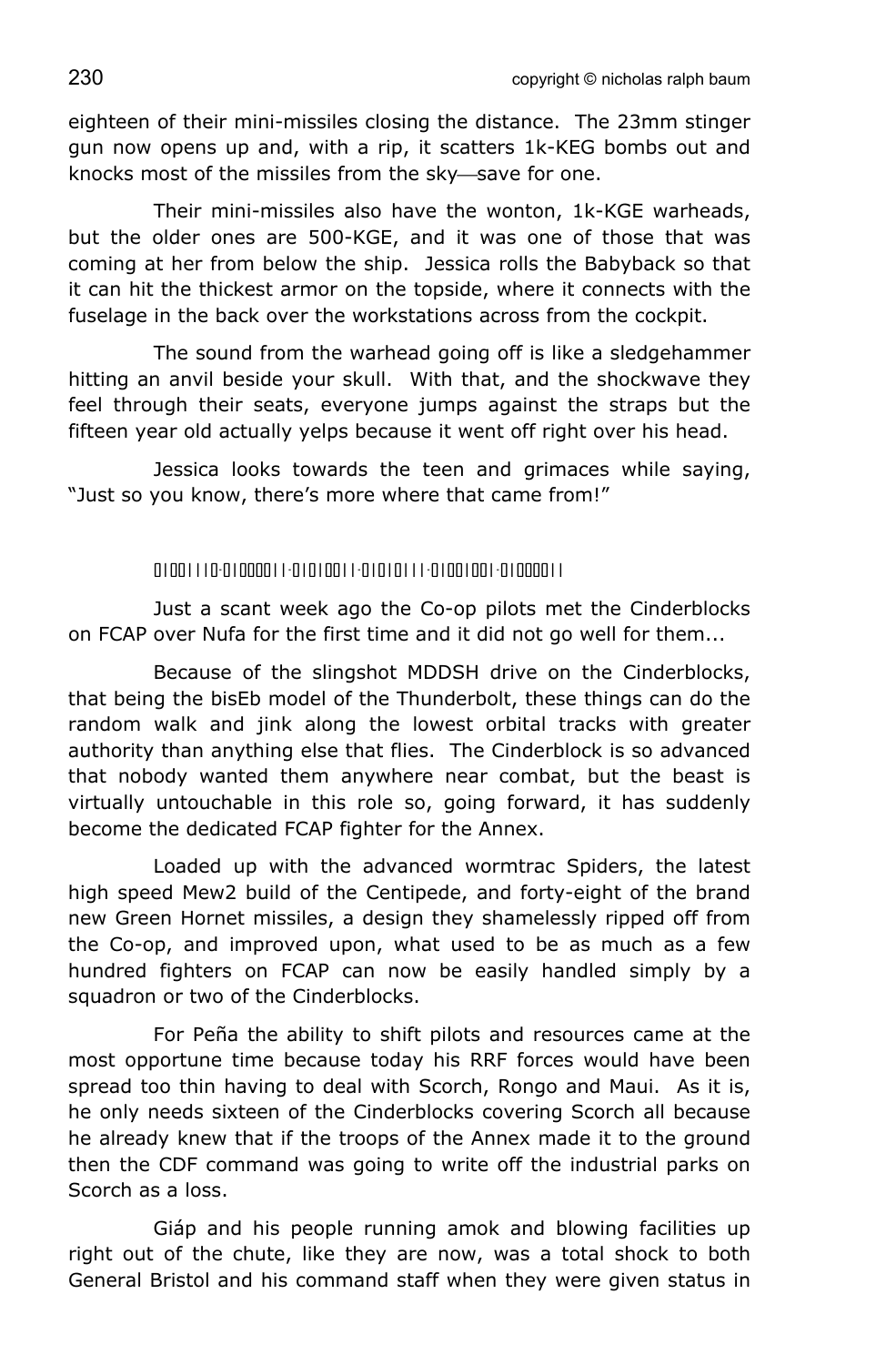the middle of a working lunch in the West Banes.

So, as predicted, the cavalry is not being sent...

That said, Peña was himself shocked that the troops from Taiji blew up over four-hundred of their Djinn fighters while they were sitting on the flight line! The mix of Thunderbirds, b-mod Cerberus, bisE Wild Weasels, and a handful of Warthog gunships that he brought along with him, totaling 1,010 ships, are now totally overkill when facing the paltry count of 420 remaining F51d fighters that are, at this very moment, climbing and desperately looking for a way to turn it around and make an attack that would make a difference.

As a commander, planning for a fair fight is poor planning on your part, but what's about to happen here to the BDF pilots is tragic because they are essentially trapped. Peña knows his CAP pilots won't even have to try hard to pull a win out of this one, and since the war is basically winding down the Co-op pilots are tired of taking the brunt of command staff trying to salvage something out of this mess.

That said, Peña thinks these people do not have to die today.

Peña comes onto the IFF and makes a humanitarian offer to the BDF pilots, "This is Oscar Peña of the Steel Annex, commander of the attacking forces dropping in over Scorch. As it stands we now outnumber you by more than two to one, and with our respective loadouts these numbers are not going to work in your favor. I know you are acutely aware that if ground action starts, CDF Command will not send reserves or relief, so, I'm going to make you guys a onetime offer. If you stay then my people are going to shoot every one of you out of the sky and, since we have the Cinderblocks above on FCAP, you already know you're not going to get away. On the other hand, you can just leave and let us finish up! Simply turn away and you can get outta here scot-free. Yes, we'll let you go, but you have only one minute to get the hell outta Dodge. Think fast, *amigos*!"

With the RRF forces now hitting 55,000 meters, spreading out so they can engage with the BDF fighters far below, like a key log it takes twelve seconds for the first flight of Djinn to turn away. By the time they hit the thirty-five second mark, all of the Djinn are actively turning about and climbing for space.

Myra Coulter, in command of the FCAP, comes on channel to ask, ["We're gonna let them go, Dog?"]

"Yes, Grawlix, You're gonna let 'em go."

There is a pause, where Coulter adds, ["Whatever you say, Dog, but I sure hope you don't catch hell for this shit."]

"Fuck 'em." Peña switches to ground freq, "General Giáp."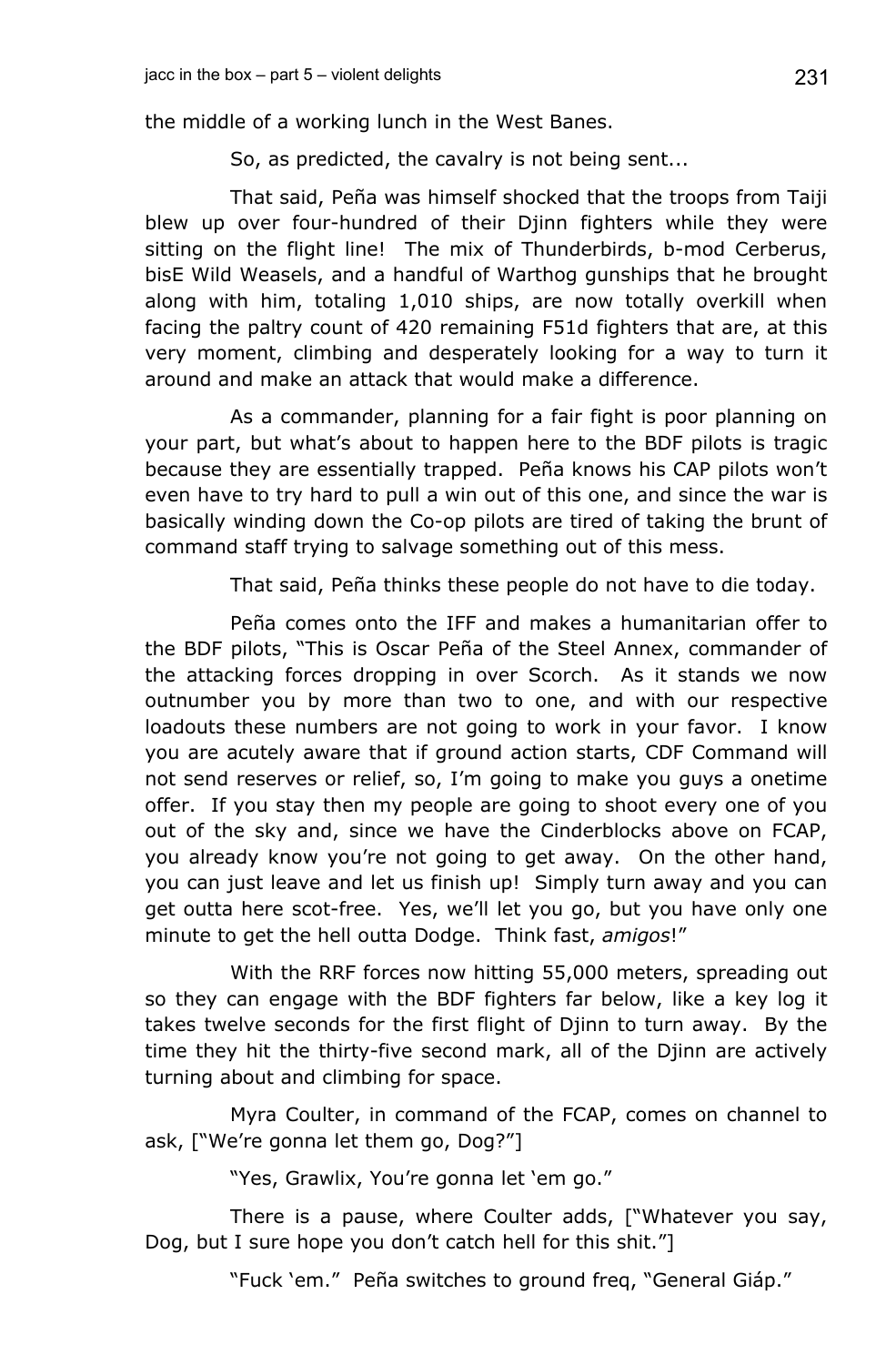Rand replies in her normally thick rough-nut outback accent, ["O'wdy, Dog, glad ya'll could make it!"]

"Is the General available?"

["Zipper is kind of busy, mate? 'E's in Toon Town after the last two of their mechs. An early-model Ryazan-Tottori, and the other is one of those bloody Chimney-Sweeps from Rockwell-Yaskawa."]

Peña wonders, "A particle gun Sweeper?"

["Naw, a refit, bristling with rail it be!"]

"You mean to tell me that you guys already killed all of the anti-air mechs save for those two?"

["Aye, it was to save your weasels the trouble."]

Peña snorts a laugh, "No, Pogo, it was because you guys were having a blast going after them."

["You could say that, I bagged me a Ryazan meself, I did!"]

"Okay, when Zipper is done fucking around have him mark on the net where he wants the slicks to land. We're slowing down and will be leveling out in about seven to eight minutes."

["I be posting that and the targeting in two. We'll want to get your Stuka's to work before we tackle the Wart'ogs, aye?"]

"Roger that, Pogo! Thumper is first up."

["With Command-One an' Two faffing 'bout in Toon Town, it'll be my Command-Six who'll be Fucking Off for you here on Disney. All FAC elements go live when targets post on the net. Status on Fanta, Tomo and Advent are as is. No changes there. We copy?"]

"We copy! To confirm, CAS will orbit counterclockwise with incoming attacks running from the northeast to the southwest."

["Aye, for traffic flow let's keep it simple! An' ya'll might as well send the five guppies in now 'cause we'll be tidying up here by the time they drop and set down on Main Street."]

Peña's eyebrows frown, "You're on schedule?"

["We're just a smidge-plus ahead, me matie!"]

"That's damned good to hear!"

["I thought the mad-knob was over-planning this bender but, now that I look at it, the planning paid off!"]

"Looks like it did, Pogo!"

["I have to give the General credit for being thorough. We be makin' mince of tha place!"]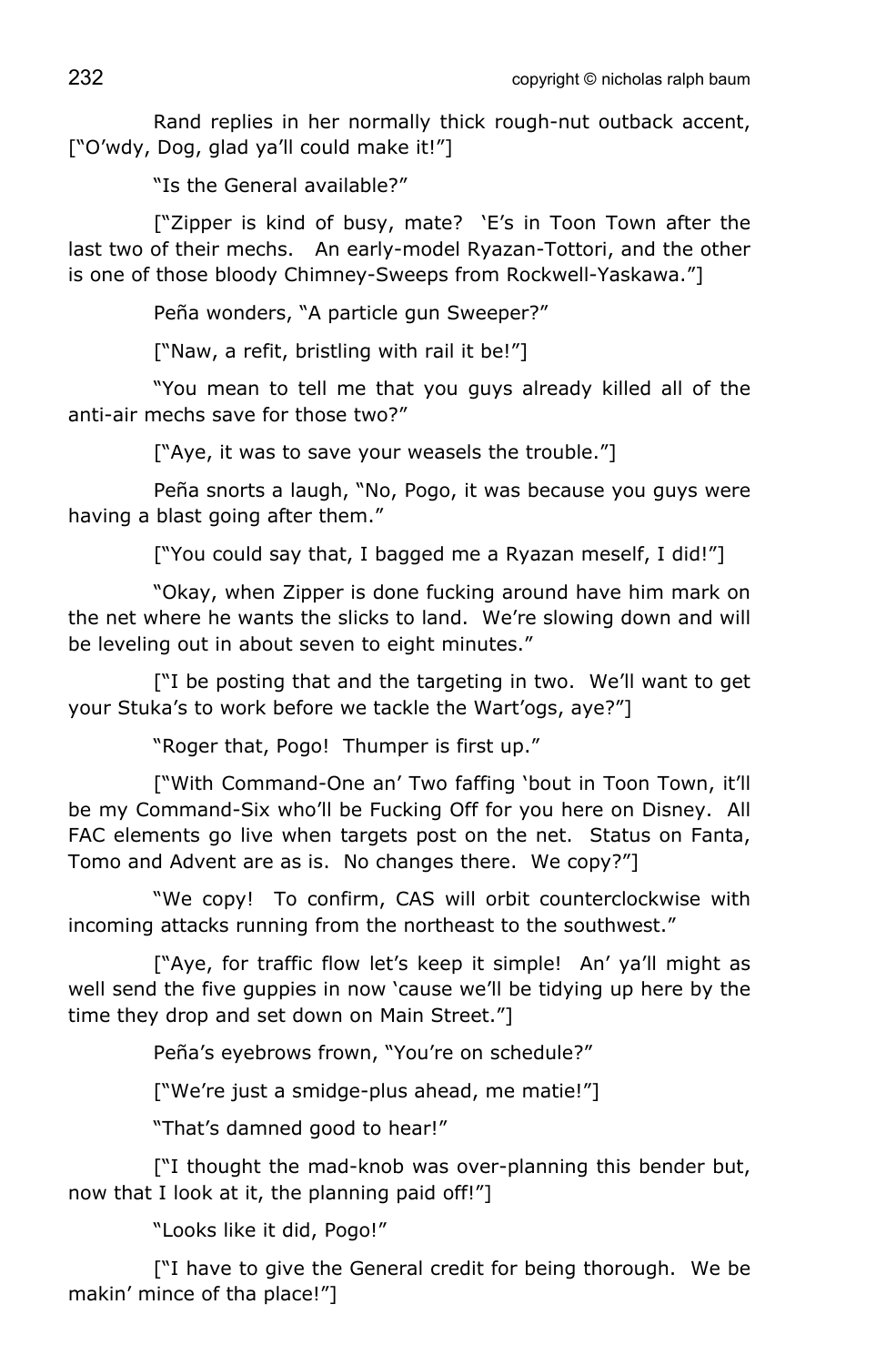## 01011001-01010100-00101101-00110001-00110011-00110000-00110000

Just like all hypersonic fighters and transports, high-pressure engine bypass is bled off and channeled through the fuselage to exit the ship along its leading edges. This does two things, it carries away heat and makes the fuselage even more slippery at high speed. The resulting vapor chines flash all over the 101b amidship as it levels out at a brisk Mach 2.8.

Coming out of the dive at 150 meters altitude Jessica is still kicking up water, but it's nothing like the roster tail that trailed after her when she was below 100 meters just two minutes ago. She can go faster, like maybe Mach 5.6 at this altitude if needed, but here she wants agility over greater speed.

Jessica has already shot nine of their Djinn out of the sky but coming towards her are a few of the new F51e Enfield fighters that fly in pairs with the Djinn flying as escort. These are incredibly capable interceptors, but they are the only fighters retrofitted with their newest AG-drive Hornet missile. The Hornets are loaded on recessed mounts under the wings, but this configuration comes with a slight problem in negative-G. Nose over hard above Mach 1.5 and the wings will snap right off, which is why the Djinn are flying with them.

See, with AG-drive their Hornet won't sputter out but it can only hit Mach 3 in a straight line, so all the target has to do is to run. To keep the Hornet in play, the Djinn work like Australian Shepherds to corral the target for the Hornet to get close and do its magic.

With four Enfields closing, that's thirty-two Hornets, they just let loose four of those damned things so Jessica quietly says, "shit!"

As the Co-op fighters from the north, west and south are spreading out to surround the 101b, and the fighters from the east are still 120 kilometers out and charging in, Samantha gives Jessica a big grin and asks, "Sooo, what's the plan, Red?"

With Jessica pitching the ship up, she launches the last three of her Hydrapedes and, "'Shoot 'em down? Sound good to you?"

"Ya think we're gonna get out of this bloody mess?"

Jessica has her doubts, serious doubts, but she must convey confidence or she will emotionally fold up, "Yea, sure, but we're gonna hav'ta take a few more hits along the way."

"Aaah, this hull was designed for that, right?"

Jessica nods and laughs, "Purdy fuckin' loud, wasn't it?"

Samantha laughs back at her, with, "Dunno mate, I be pissin'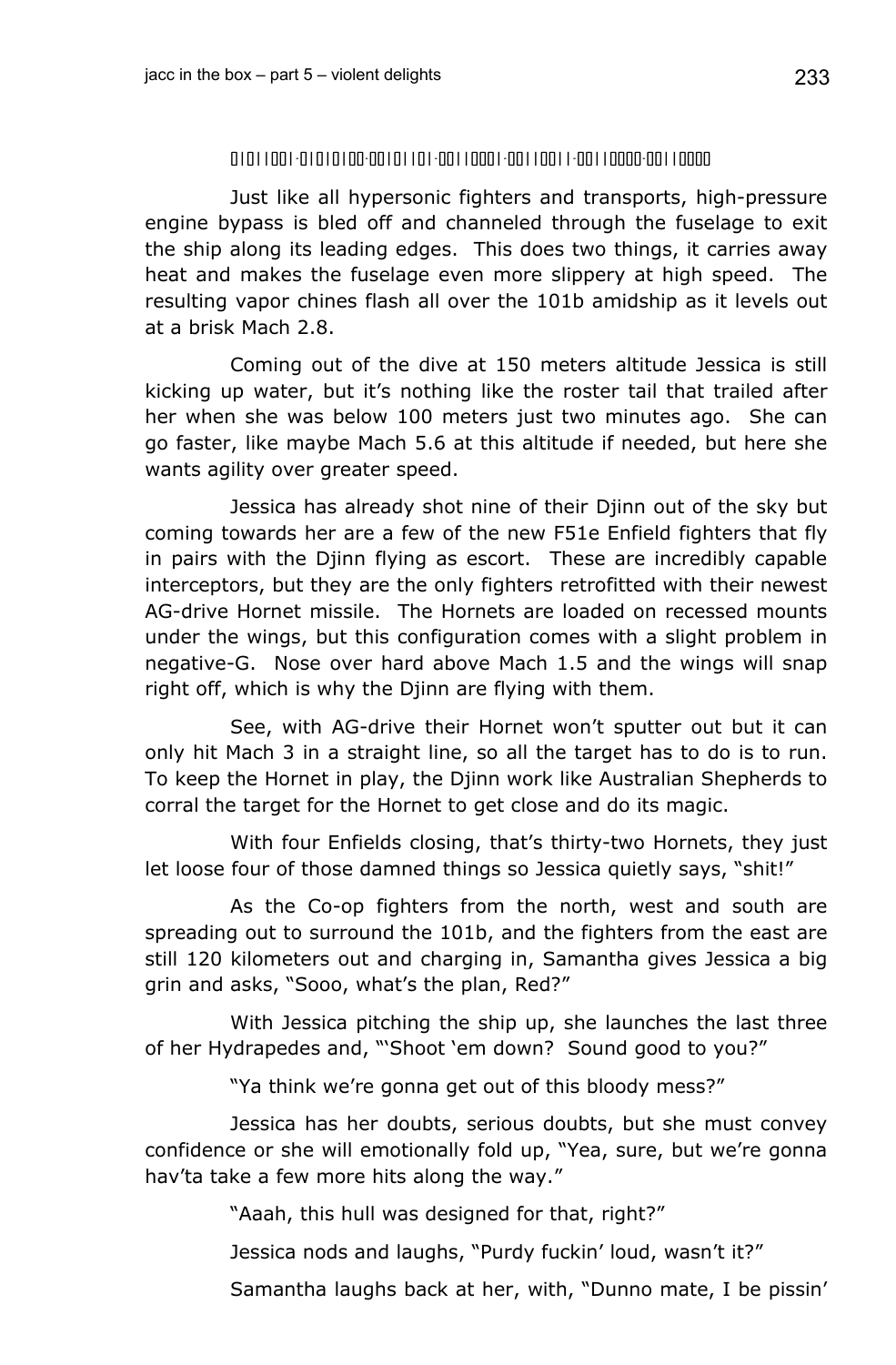234 copyright © nicholas ralph baum

myself when tha thang rang our bells!"

Via the tacnet, Jessica commands all eight of her Hydrapedes to climb, and as they do, Jessica pulls the ship into a vertical climb, saying, "I'm right there with ya!"

"Pissing yourself?"

"Hell yea!" She pickles off the last four of her Centipede-Mew missiles, as well as six of her eight 20/20 bomb dispensers. Once clear, tracking the Hornets coming in from the east, and noticing three more centipedes coming in from the west and south, Jessica cuts power and pulls the sidestick back, pushing the ship into a bone crunching pitch over, while calling out, "G-squeeze, everybody!"

Samantha is in a rearward facing seat, and with blood pooling in her face, making her completion look pink, she grits her teeth and grunts over the strain, "Arse over tits we go, aye!"

With the ship now diving, Jessica asks, "Fully sick?"

Samantha snorts, followed by, "I'm gonna spew, I am!"

Pulling the ships nose up, and leveling off from the dive, Jessica smiles, "I accept the challenge!"

"What challenge, you say?"

"To make ya puke!"

"It's not gonna take much to get me to yak, babe!"

With all seven missiles converging on them, Jessica has an intense look on her face when she calls out, "Hold on!"

The defensive scorpion guns are hammering away at the three Co-op Centipedes as well as the four Hornets that are straining to catch up from the other direction. At the exact same time all her Centipede-Mew missiles finally fire and two race out towards the east after the Enfields, the third one heads out for the two fighters in the west, and the forth one is turning south for that pair.

Inside a few quick seconds, the two Djinn in the west, and two in the south, fire mini-missiles and cannon at the two Mew coming at their faces. Both missiles are destroyed but its nine Micropedes blossom out of each one and blow both pairs of ships out of the sky. The two Hydrapedes that were climbing up after them now turn for the three Djinn coming in from the north. At the same time those fighters are shot down by the lone Hydrapede zipping up from underneath.

All three Hydrapede droids turn towards Jessica's Babyback.

Right before the two Mew reach the Enfields, the Hornets that were after Jessica have all been blown out of the sky, but the twelve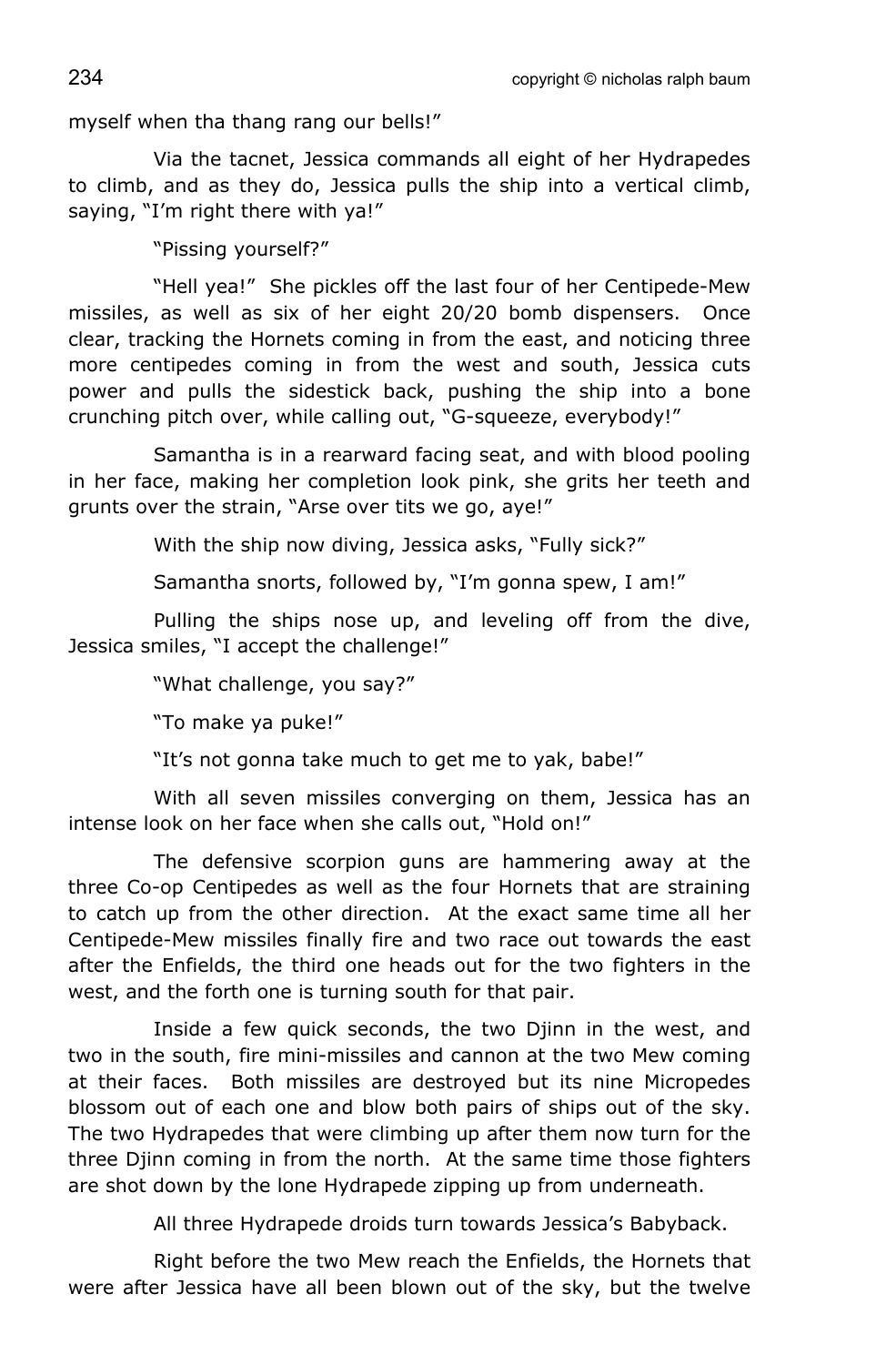mini-missiles they pickle off now twist and turn and converge on her. Between four of the defensive guns, it's own Micropedes launched from canisters, and the stinger jumping in, surprisingly five of these things manage to get through this onslaught and hit the Babyback.

Jessica has already rolled the ship over to keep these missiles from hitting the underside. The hammering on the armored hull again freaks Stiller's family out where they flinch and jump in their seats as the 1k-KGE bombs go off and rattles the ship from the aft.

In the east, the two Centipede-Mew that were racing towards the two flights are easily shot down by the Enfields, but the eighteen Micropedes they launch as they are knocked out are next to impossible to hit. All eight fighters scatter but they still lose five of their number with two Enfield and three Djinn going down.

Taking stock, Jessica has three Hydrapedes to the west, two in the east that are trailing the surviving Enfields, and three taking up positions around her in a defensive Red Shell mode. It was here she notices seven more flights of four Co-op fighters appearing on the tacnet that are charging in from high altitude.

Jessica takes a long-deep breath and opens a channel to RRF command over Rongo, "Aaaah, guys, this is Scarab. I was wondering if ya have anybody available to clear my tail over Maui?"

Yemi Kagame answers with a less pronounce accent from before, ["Hey Red! We noticed your hands have been full."]

Jessica was expecting to hear from her father directly, but Kagame is good enough, "Ouchie! Can you lend a girl a hand?"

["We'll be popping in overhead 'bout thirty-seconds, and will be able to make a difference inside three minutes. Will that work?"]

Jessica is surprised, "That's quick, I'll take it!"

["Rongo was a bust. They knew we were coming."]

"Okay, what's Buzzard Chow doin'?"

["Your father is pulling everything out and throwing it at Maui. We're launching on primary now."]

"They swarmed all over me the second I got in the air. I take it Rongo was a bad idea."

["It gave 'em a heads up we didn't need to give."]

In a flash, Jessica reviews the tacnet status of the battlespace surrounding her. As the three fighters in the east continue to egress the area, she notices seven flights of mixed Enfield and Djinns, totaling twenty-eight BDF fighters, continue to close in. At that very second a squadron from the Annex, that is sixteen Thunderbirds with a Warthog